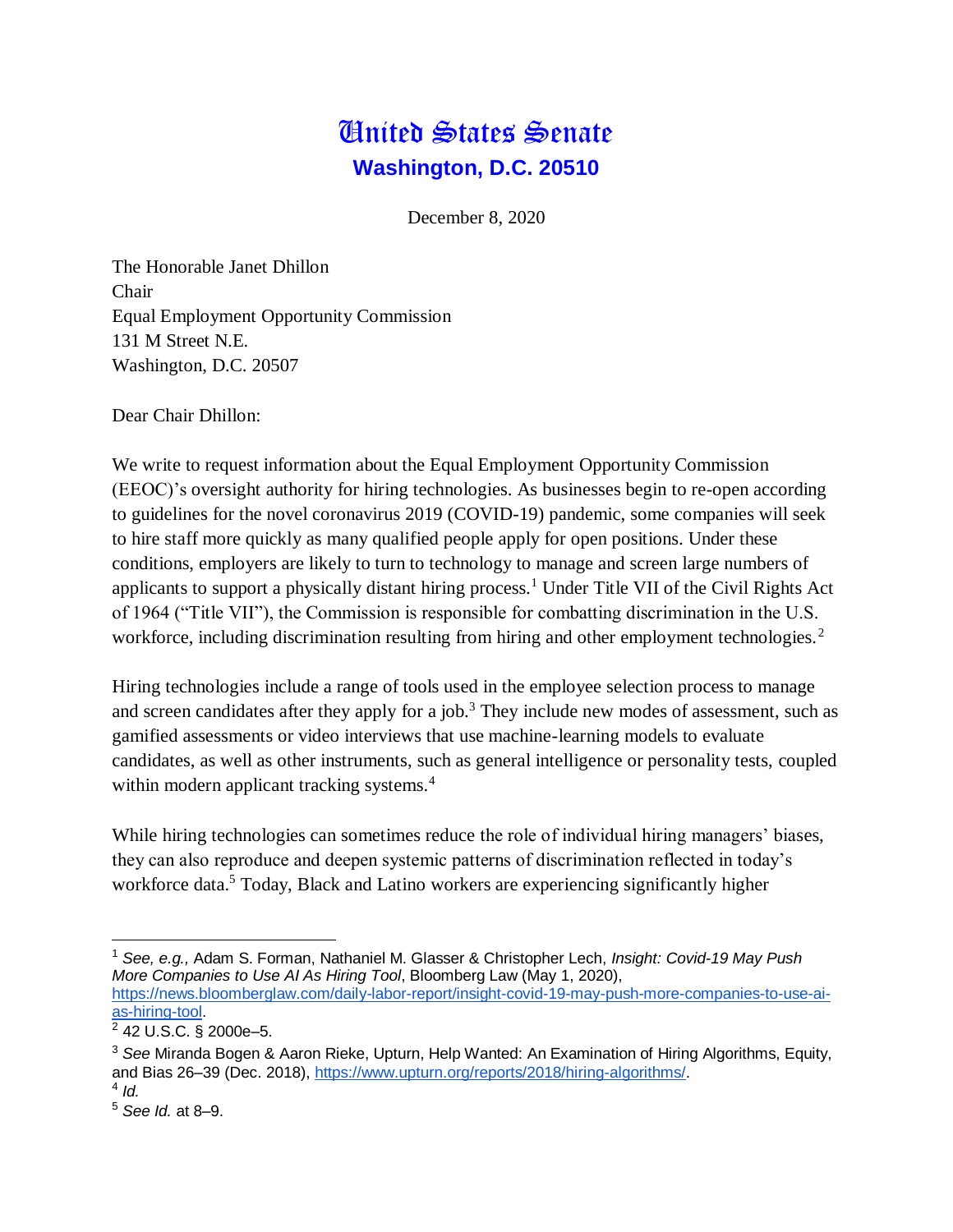unemployment rates than their white counterparts.<sup>6</sup> The unemployment gap between Black and white workers is the highest it's been in five years.<sup>7</sup>

Combatting systemic discrimination takes deliberate and proactive work from vendors, employers, and the Commission. Job applicants alone cannot effectively learn about and challenge discriminatory hiring processes. As the Commission acknowledged in its 2016 systemic program review, "[h]iring or nonselection remains one of the most difficult issues for workers to challenge in a private action, as an applicant is unlikely to know about the effect of hiring tests or assessments, or have the resources to challenge them."<sup>8</sup>

The Commission is responsible for ensuring that hiring technologies do not act as "built-in headwinds for minority groups."<sup>9</sup> Effective oversight of hiring technologies requires proactively investigating and auditing their effects on protected classes, enforcing against discriminatory hiring assessments or processes, and providing guidance for employers on designing and auditing equitable hiring processes.

Today, far too little is known about the design, use, and effects of hiring technologies. Job applicants and employers depend on the Commission to conduct robust research and oversight of the industry and provide appropriate guidance. It is essential that these hiring processes advance equity in hiring, rather than erect artificial and discriminatory barriers to employment. Accordingly, we request information about the Commission's authority and capacity to conduct the necessary research and oversight to ensure equitable hiring throughout the economic recovery and beyond.

Please provide answers to the following questions, including any underlying documentation in support of the responses:

- 1) Has the Commission ever used its authority to investigate and/or enforce against discrimination related to the use of hiring technologies? If so, please discuss the nature and results of such investigation or enforcement activity.
- 2) Under Section  $705(g)(5)$  of Title VII, the Commission has the authority to "make such technical studies as are appropriate to effectuate the purposes and policies of this

<sup>6</sup> *See* U.S. Bureau of Labor Statistics, Labor Force Statistics from the Current Population Survey (last modified July 2, 2020), [https://www.bls.gov/web/empsit/cpsee\\_e16.htm.](https://www.bls.gov/web/empsit/cpsee_e16.htm)

<sup>7</sup> *See* Jonnelle Mart, *Gap in U.S. Black and white unemployment rates is widest in five years*, Reuters (July 2, 2020), [https://www.reuters.com/article/us-usa-economy-unemployment-race/gap-in-us-black-and](https://www.reuters.com/article/us-usa-economy-unemployment-race/gap-in-us-black-and-white-unemployment-rates-is-widest-in-five-years-idUSKBN2431X7)[white-unemployment-rates-is-widest-in-five-years-idUSKBN2431X7.](https://www.reuters.com/article/us-usa-economy-unemployment-race/gap-in-us-black-and-white-unemployment-rates-is-widest-in-five-years-idUSKBN2431X7)

<sup>&</sup>lt;sup>8</sup> Jenny R. Yang, Equal Employment Opportunity Comm'n, Advancing Opportunity: A Review of the Systemic Program of the U.S. Equal Employment Opportunity Commission (July 7, 2016), https://www.eeoc.gov/advancing-opportunitya-review-systemic-program-us-equal-employmentopportunity-commission.

 $9$  Griggs v. Duke Power Co., 401 U.S. 424, 432 (1971) (internal quotations omitted).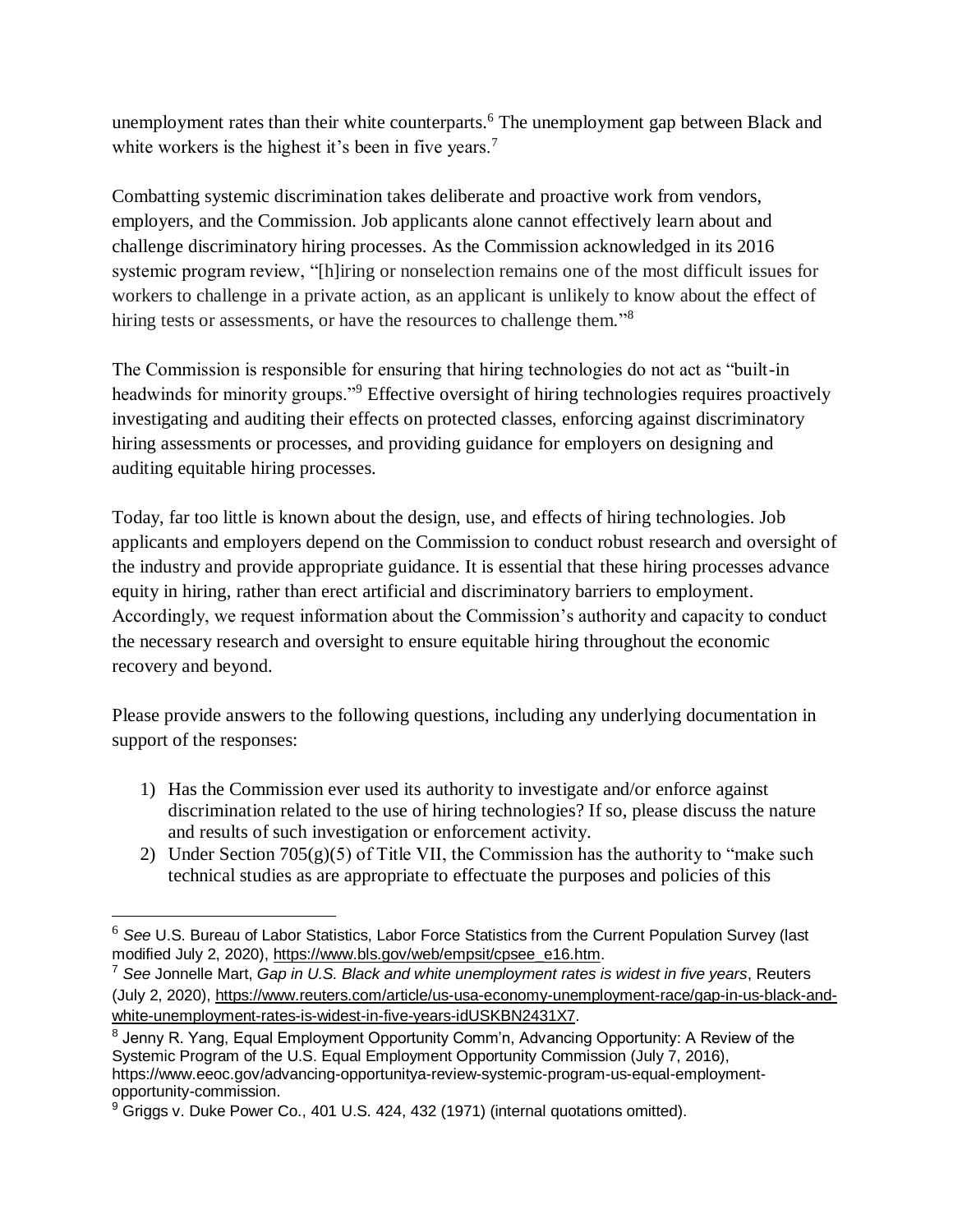subchapter and to make the results of such studies available to the public."<sup>10</sup> Can the Commission use this or any other authority to study and investigate the development and design, use, and impacts of hiring technologies *absent an individual charge of discrimination*? Please explain why or why not.

- a) Could the Commission, for example, request access to hiring assessment tools, algorithms, and applicant data from employers or hiring assessment vendors and conduct tests to determine whether the assessment tools may produce disparate impacts? Please explain why or why not.
- b) If the Commission were to conduct a study as described in question (1)(a), could the Commission publish or summarize its findings in a public report? Please explain why or why not.
- c) What, if any, additional authority and resources would the Commission need to proactively study and investigate hiring assessment technologies?
- 3) The Commission periodically issues guidance and regulations, incorporating input from public meetings, discussion, and comments. The Commission has held several meetings on the implications of data and digital technologies on equal employment opportunity, including a meeting on October 13, 2016, on the "use of big data" in equal employment opportunity. $11$ 
	- a) Has the Commission followed up on these meetings by providing any guidance, releasing publications, or conducting additional research on the use of data and technology in hiring? If so, please explain and provide documentation of such follow-up.
	- b) Does the Commission have plans to conduct any additional follow-up or release additional guidance or publications on the use of data and technology in hiring?

Thank you for your time and consideration.

<sup>10</sup> 42 U.S.C. § 2000e–4(g)(5).

<sup>&</sup>lt;sup>11</sup> Equal Employment Opportunity Commission, Use of Big Data has Implications for Equal Employment Opportunity, Panel Tells EEOC (Oct. 13, 2016), [https://www.eeoc.gov/newsroom/use-big-data-has](https://www.eeoc.gov/newsroom/use-big-data-has-implications-equal-employment-opportunity-panel-tells-eeoc)[implications-equal-employment-opportunity-panel-tells-eeoc;](https://www.eeoc.gov/newsroom/use-big-data-has-implications-equal-employment-opportunity-panel-tells-eeoc) *see also* Equal Employment Opportunity Commission, Meeting of March 12, 2014 — Social Media in the Workplace: Examining Implications for Equal Employment Opportunity Law (March 12, 2014), https://www.eeoc.gov/meetings/meeting-march-12-2014-social-media-workplace-examining-implications-equal-employment.